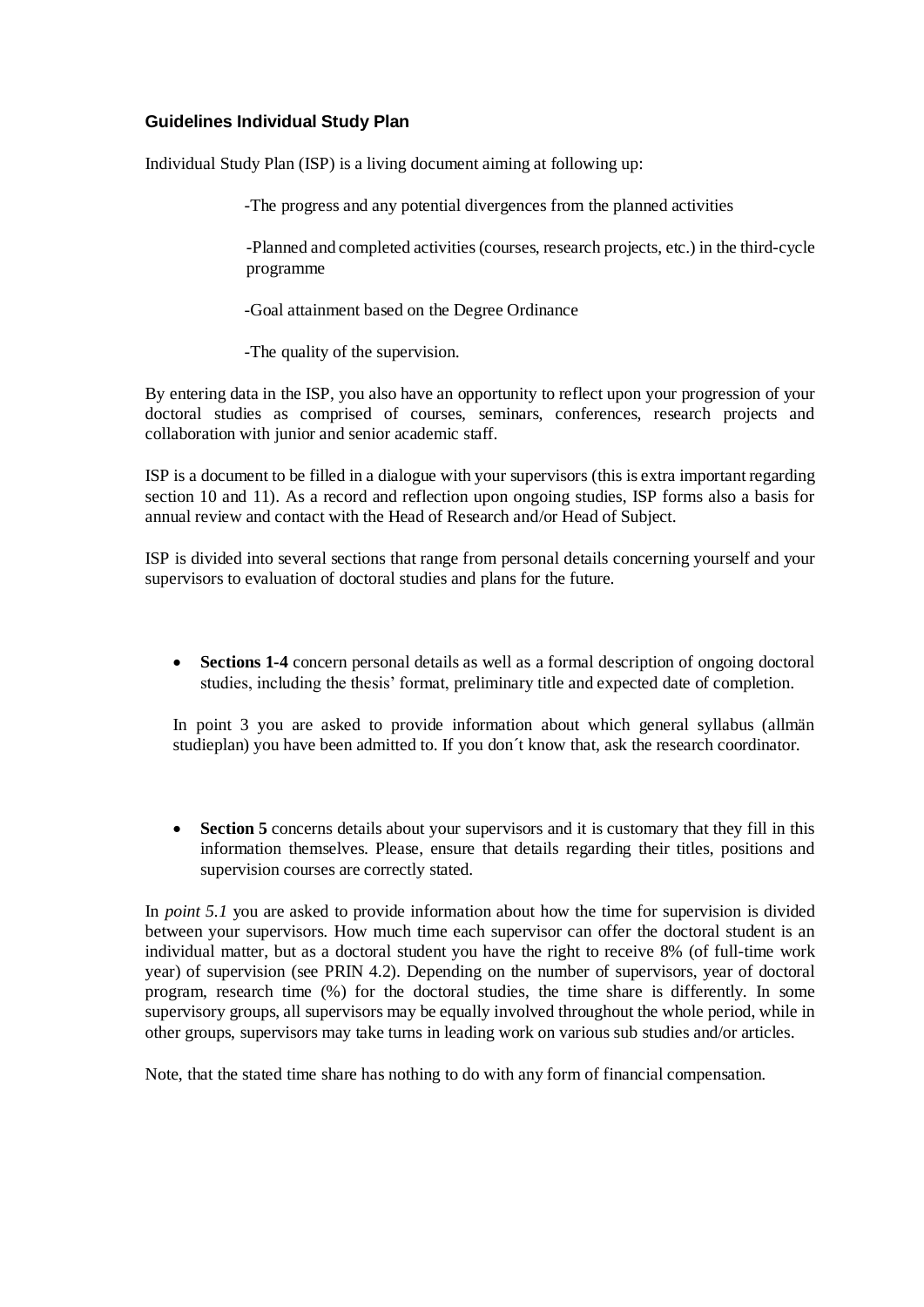- **Section 6** is a record of your own time share. While under point 6.1, you present any potential breaks or divergence from an original plan (e.g. parental leave, sick leave), in point 6.2. you report your various employment forms during your doctoral studies. Under activity you fill in what percentage you worked as a doctoral student each semester and then you fill in type of income for those percentage (ie, type of income will always be 100%). For example, you work for 50% as a doctoral student (activity  $= 50\%$ ) and these percentage were paid by an appointment outside a higher education institution (AUH  $=$ 100%). **Please, refer to the last page of ISP for an explanation of codes used in the table.**
- In **Section 7**, your report various activities included in your doctoral studies: doctoral courses (7.1.); thesis work, such as collecting data, analysing data, writing up manuscripts or published papers (7.2.); reviewed research seminars (7.3.) and attended conferences (7.4.). Point 7.5. is reserved for reporting any other activities that you participated in that are relevant to your thesis (e.g. research exchange abroad; period of clinical work, etc.).

In section 7, you are also asked to indicate how the various activities relate to the national learning objectives for your doctoral studies. All learning objectives are stated in Section 8 and they are divided into learning objectives for a doctorate degree and licentiate degree.

You may use the same learning objective for many activities. For example, you may find that learning objective 5 can relate both to you publishing an article and attending a conference. In the same way, you may see that one activity can be related to various learning objectives. For example, an active participation in a conference may relate to learning objectives 4, 5 and 6.

• **Section 8** builds on Section 7, so it is useful to begin with Section 7 in order to have an outline of various activities and learning objectives that are relevant in a particular year of your studies.

In Section 8, you are encouraged to reflect upon various activities and learning objectives and explain how you think that a specific activity gets you closer to meeting a given learning objective. Keep in mind that all these learning objectives should be met upon completion of doctoral studies, not after completion of single year of studies. This also means that each year when you fill in ISP, you may find yourself writing more under some of the objectives than other.

• In a similar vein, **Section 9** asks you to reflect upon the planned activities in relation to the learning objectives. Here as well, you do not need to cover all learning objectives every year, but you should plan to fulfill all the goals during your education. You may find that some learning objectives will be relevant every year and reached with different activities. For example, a subject specific course, a conference paper and seminars in specific research environment may all be taken with a purpose of fulfilling learning objective no 1.